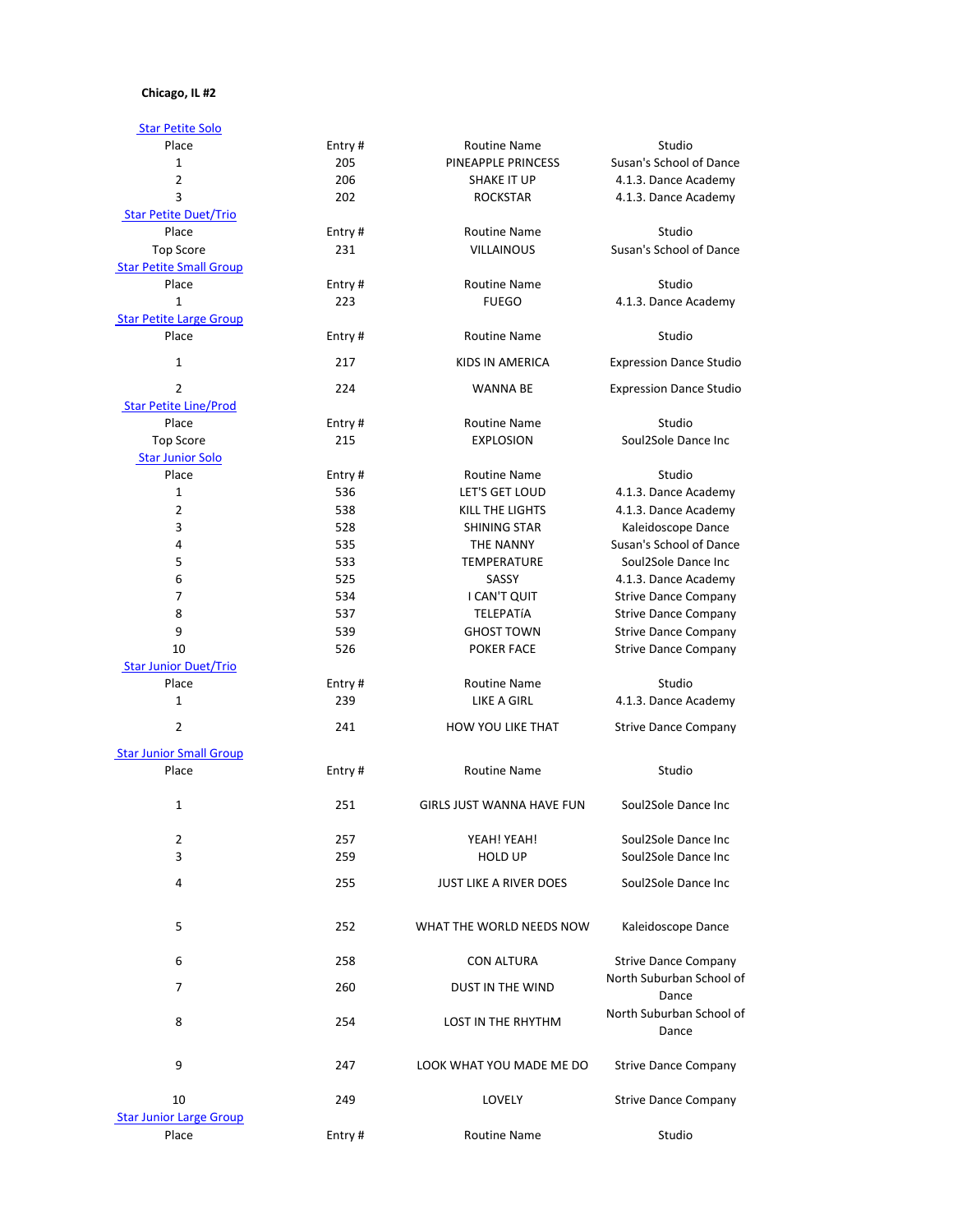| $\mathbf{1}$                     | 245          | DANCE LIKE YO DADDY          | <b>Expression Dance Studio</b>    |
|----------------------------------|--------------|------------------------------|-----------------------------------|
| $\overline{2}$                   | 262          | AY CARAMBA!                  | <b>Expression Dance Studio</b>    |
| 3                                | 261          | ALL WE NEED                  | Kaleidoscope Dance                |
| 4                                | 250          | <b>BRIDGE OF LIGHT</b>       | Kaleidoscope Dance                |
| 5                                | 253          | O-K POP!                     | Kaleidoscope Dance                |
| <b>Star Junior Line/Prod.</b>    |              |                              |                                   |
| Place                            | Entry#       | <b>Routine Name</b>          | Studio                            |
| $\mathbf{1}$                     | 244          | LET'S GET IT!                | Soul2Sole Dance Inc               |
| <b>Star Teen Solo</b>            |              |                              |                                   |
| Place                            | Entry#       | <b>Routine Name</b>          | Studio                            |
|                                  |              |                              |                                   |
| $\mathbf{1}$                     | $\mathbf{1}$ | DON'T LET ME DOWN            | North Suburban School of<br>Dance |
| <b>Star Teen Duet/Trio</b>       |              |                              |                                   |
| Place                            | Entry#       | <b>Routine Name</b>          | Studio                            |
| <b>Top Score</b>                 | 312          | <b>BESTIES</b>               | Kaleidoscope Dance                |
| <b>Star Teen Small Group</b>     |              |                              |                                   |
| Place                            | Entry#       | <b>Routine Name</b>          | Studio                            |
| 1                                | 317          | <b>TRIPLE THREAT</b>         | Kaleidoscope Dance                |
| <b>Star Teen Large Group</b>     |              |                              |                                   |
| Place                            | Entry#       | <b>Routine Name</b>          | Studio                            |
| 1                                | 322          | <b>DAUGHTER</b>              | Kaleidoscope Dance                |
| <b>Star Teen Line/Production</b> |              |                              |                                   |
| Place                            | Entry#       | <b>Routine Name</b>          | Studio                            |
|                                  | 328          |                              |                                   |
| <b>Top Score</b>                 |              | <b>ELECTRO SWING</b>         | Kaleidoscope Dance                |
| <b>Star Senior Solo</b>          |              |                              |                                   |
| Place                            | Entry#       | <b>Routine Name</b>          | Studio                            |
| <b>Top Score</b>                 | 82           | <b>MIC DROP</b>              | <b>Strive Dance Company</b>       |
| <b>Power Petite Solo</b>         |              |                              |                                   |
| Place                            | Entry#       | <b>Routine Name</b>          | Studio                            |
| 1                                | 207          | COUNTDOWN                    | <b>Expression Dance Studio</b>    |
| $\overline{c}$                   | 209          | <b>SLEEPING BEAUTY</b>       | Susan's School of Dance           |
| 3                                | 210          | <b>SUGAR</b>                 | <b>Beyond Center Stage</b>        |
| <b>Power Petite Small Group</b>  |              |                              |                                   |
| Place                            | Entry#       | <b>Routine Name</b>          | Studio                            |
| 1                                | 226          | AY CARAMBA                   | Susan's School of Dance           |
| $\overline{2}$                   | 220          | <b>PYT</b>                   | <b>Beyond Center Stage</b>        |
| 3                                | 227          | 99 RED BALLOONS              | Nolte Academy                     |
| <b>Power Petite Duet/Trio</b>    |              |                              |                                   |
| Place                            | Entry#       | <b>Routine Name</b>          | Studio                            |
| 1                                | 232          | <b>FASHIONISTA</b>           | Susan's School of Dance           |
| $\overline{2}$                   |              |                              |                                   |
|                                  | 236          | <b>INSTANT REPLAY</b>        | <b>Beyond Center Stage</b>        |
| <b>Power Petite Large Group</b>  |              |                              |                                   |
| Place                            | Entry#       | <b>Routine Name</b>          | Studio                            |
| <b>Top Score</b>                 | 218          | <b>DISCO WEDDING</b>         | Susan's School of Dance           |
| <b>Power Junior Small Group</b>  |              |                              |                                   |
| Place                            | Entry#       | <b>Routine Name</b>          | Studio                            |
| 1                                | 295          | <b>NO BAD NEWS</b>           | Susan's School of Dance           |
| $\overline{2}$                   | 271          | <b>MIRAGE</b>                | <b>Expression Dance Studio</b>    |
| 3                                | 267.1        | <b>STARBUCKS PROBLEMS</b>    | Susan's School of Dance           |
|                                  |              |                              |                                   |
| 4                                | 294          | <b>GET ON YOUR FEET</b>      | Nolte Academy                     |
| 5                                | 284          | <b>BELLEVILLE RENDEZVOUS</b> | The Academy of Dance Arts         |
| <b>Power Junior Solo</b>         |              |                              |                                   |
| Place                            | Entry#       | <b>Routine Name</b>          | Studio                            |
| 1                                | 546          | <b>IT'S GONNA BE OKAY</b>    | 4.1.3. Dance Academy              |
| 2                                | 547          | <b>HEART OF STONE</b>        | 4.1.3. Dance Academy              |
|                                  |              |                              |                                   |
| 3                                | 542          | AMERICA'S NEXT TOP MODEL     | Susan's School of Dance           |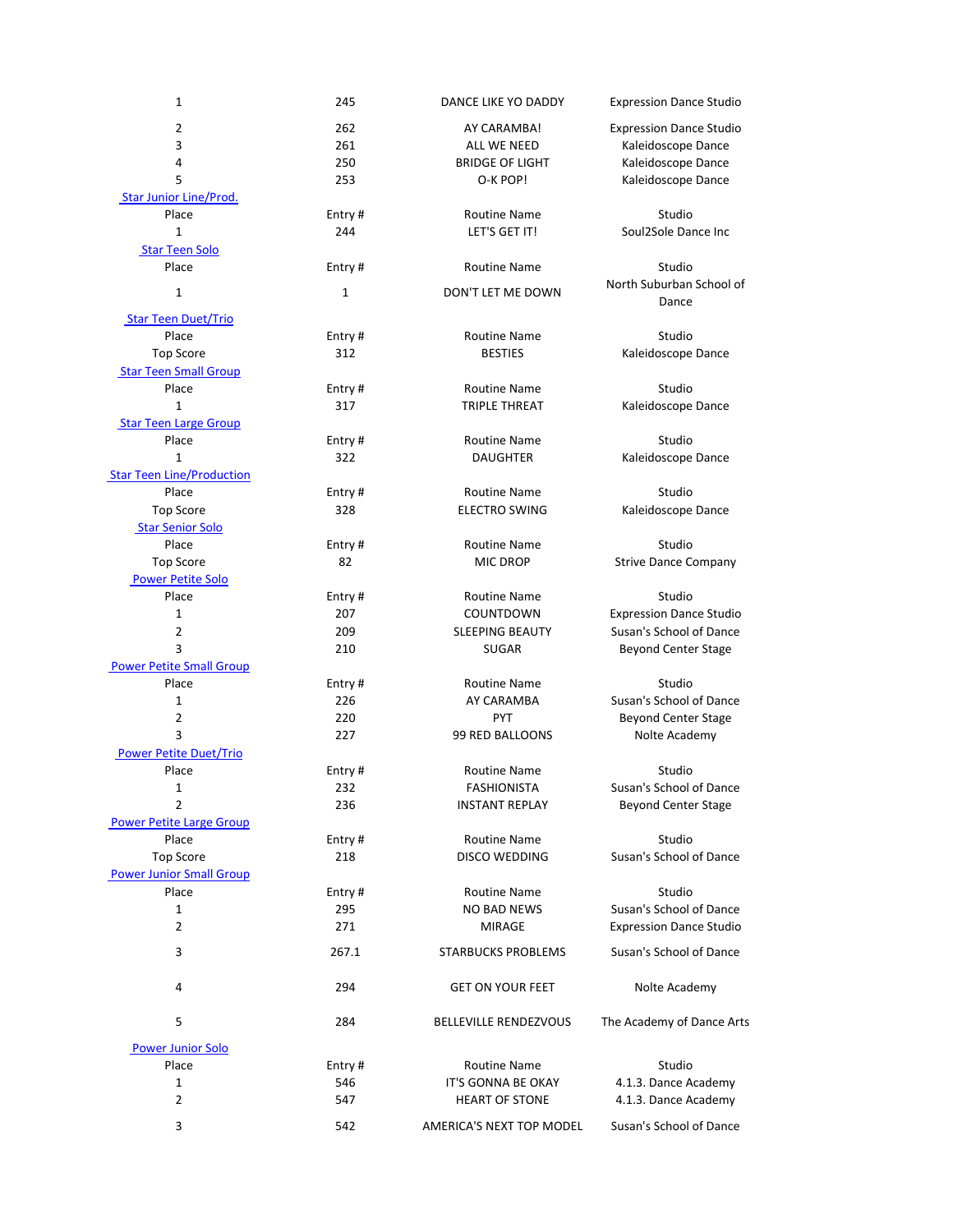| 4                                   | 562    | <b>THAT WALK</b>                        | <b>Beyond Center Stage</b>        |
|-------------------------------------|--------|-----------------------------------------|-----------------------------------|
| 5                                   | 555    | MOVE A LITTLE FASTER                    | 4.1.3. Dance Academy              |
| 6                                   | 540    | THESE BOOTS                             | Academy of Dance                  |
| 7                                   | 545    | <b>BIRD ON A WIRE</b>                   | Susan's School of Dance           |
| 8                                   | 541    | <b>JITTERBUG</b>                        | <b>Expression Dance Studio</b>    |
| 9                                   | 554    | SOUND OF WAR<br>4.1.3. Dance Academy    |                                   |
| 10                                  | 551    | <b>MACAVITY</b><br>4.1.3. Dance Academy |                                   |
| <b>Power Junior Duet/Trio</b>       |        |                                         |                                   |
| Place                               | Entry# | <b>Routine Name</b>                     | Studio                            |
| 1                                   | 270    | <b>GAGA</b>                             | 4.1.3. Dance Academy              |
| $\overline{2}$                      | 275    | <b>CRYING IN MY CAKE</b>                | Susan's School of Dance           |
| 3                                   | 263.1  | <b>TOUCH</b>                            | <b>Beyond Center Stage</b>        |
| 4                                   | 272    | <b>TOMORROW</b>                         | Susan's School of Dance           |
| 5                                   | 276    | <b>LITTLE SWING</b>                     | Academy of Dance                  |
| <b>Power Junior Large Group</b>     |        |                                         |                                   |
| Place                               | Entry# | <b>Routine Name</b>                     | Studio                            |
| 1                                   | 287    | <b>JUNGLE SWING</b>                     | Susan's School of Dance           |
| $\overline{2}$                      | 286    | <b>BOSSY</b>                            | 4.1.3. Dance Academy              |
| 3                                   | 279    | <b>ELGAR VARIATION</b>                  | The Academy of Dance Arts         |
|                                     |        |                                         |                                   |
| 4                                   | 291    | CAN'T HELP FALLING IN LOVE              | 4.1.3. Dance Academy              |
| 5                                   | 290    | <b>AFFECT AIRLINES</b>                  | Nolte Academy                     |
| <b>Power Junior Line/Production</b> |        |                                         |                                   |
| Place                               | Entry# | <b>Routine Name</b>                     | Studio                            |
| $\mathbf{1}$                        | 277    | <b>DISCO FEVER</b>                      | <b>Expression Dance Studio</b>    |
| $\overline{2}$                      | 262.1  | <b>SISTER ACT</b>                       | Susan's School of Dance           |
|                                     |        |                                         |                                   |
| 3                                   | 281    | <b>HOEDOWN THROWDOWN</b>                | Susan's School of Dance           |
| <b>Power Teen Solo</b>              |        |                                         |                                   |
| Place                               | Entry# | <b>Routine Name</b>                     | Studio                            |
| 1                                   | 35     | <b>ANXIETY</b>                          | <b>Beyond Center Stage</b>        |
| $\overline{2}$                      | 27     | <b>BRAZIL</b>                           | 4.1.3. Dance Academy              |
| 3                                   | 26     | <b>GAME OF SURVIVAL</b>                 | 4.1.3. Dance Academy              |
| 4                                   | 19     | <b>READ ALL ABOUT IT</b>                | 4.1.3. Dance Academy              |
| 5                                   | 4      | <b>PATCHWERK</b>                        | Nolte Academy                     |
| 6                                   | 6      | <b>KEEPS GETTIN' BETTER</b>             | 4.1.3. Dance Academy              |
| 7                                   | 23     | <b>LIMITLESS</b>                        | Nolte Academy                     |
| 8                                   | 22     | <b>MOTHER</b>                           | Nolte Academy                     |
| 9                                   | 13     | HOLD ON TO ME                           |                                   |
|                                     |        |                                         | 4.1.3. Dance Academy              |
| 10                                  | 21     | <b>FIRE ON FIRE</b>                     | 4.1.3. Dance Academy              |
| <b>Power Teen Duet/Trio</b>         |        |                                         |                                   |
| Place                               | Entry# | <b>Routine Name</b>                     | Studio                            |
| $\mathbf{1}$                        | 375    | <b>I NEED YOU</b>                       | Academy of Dance                  |
| $\overline{2}$                      | 370.1  | THE LIGHT                               | <b>Beyond Center Stage</b>        |
| 3                                   | 370    | LET'S GO CRAZY                          | Academy of Dance                  |
| 4                                   | 376    | PAY ME NOW                              | Academy of Dance                  |
| 5                                   | 373.1  | <b>APOLOGIZE</b>                        | <b>Beyond Center Stage</b>        |
| 6                                   | 372    | THE OTHER SIDE                          | <b>Expression Dance Studio</b>    |
| $\overline{7}$                      | 369    | <b>BLACK AND GOLD</b>                   | Nolte Academy                     |
| 8                                   | 363    | <b>TWO BIRDS</b>                        | North Suburban School of<br>Dance |
| 9                                   | 365    | <b>MIRROR</b>                           | Soul2Sole Dance Inc               |
| 10                                  | 368    | SMILE                                   | Academy of Dance                  |
| <b>Power Teen Small Group</b>       |        |                                         |                                   |
| Place                               | Entry# | <b>Routine Name</b>                     | Studio                            |
| 1                                   | 350    | <b>FOLLOW ME</b>                        | Nolte Academy                     |
| 2                                   | 348    | <b>SPICE WORLD</b>                      | 4.1.3. Dance Academy              |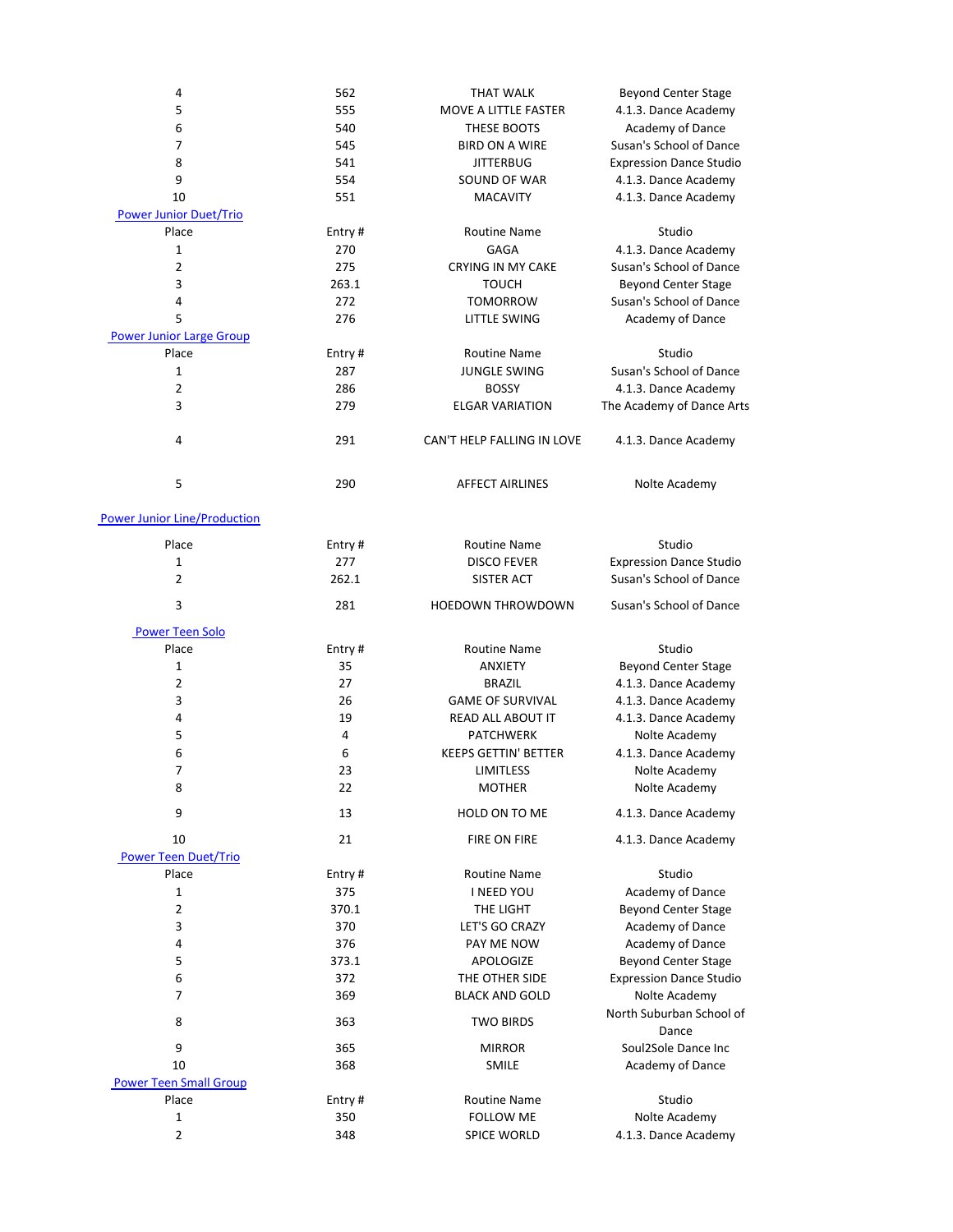| 3                                        | 364           | <b>VIBES</b>                | Soul2Sole Dance Inc                         |
|------------------------------------------|---------------|-----------------------------|---------------------------------------------|
| 4                                        | 340.1         | <b>DISTORTED</b>            | <b>Beyond Center Stage</b>                  |
| 5                                        | 343           | CORTADO                     | Kaleidoscope Dance                          |
| 6                                        | 361           | THAT LAST HOME RUN          | Academy of Dance                            |
| 7                                        | 351           | <b>GROWN</b>                | <b>Expression Dance Studio</b>              |
| 8                                        | 356           | <b>KEEP BREATHING</b>       | Nolte Academy                               |
| 9                                        | 357           | <b>GOT MONEY</b>            | <b>Expression Dance Studio</b>              |
| 10                                       | 360           | <b>OMIGOD</b>               | <b>Expression Dance Studio</b>              |
| <b>Power Teen Large Group</b>            |               |                             |                                             |
| Place                                    | Entry#        | <b>Routine Name</b>         | Studio                                      |
| 1                                        | 347           | TOP OF THE MORNING          | Soul2Sole Dance Inc                         |
| 2                                        | 365.1         | <b>I FOUND</b>              | <b>Beyond Center Stage</b>                  |
| 3                                        | 362<br>356.1  | <b>DIAMONDS</b><br>THE ONES | Nolte Academy                               |
| 4<br>5                                   | 338           | <b>COME FIND ME</b>         | <b>Beyond Center Stage</b><br>Nolte Academy |
|                                          |               |                             |                                             |
| <b>Power Teen Line/Production</b>        |               |                             |                                             |
| Place                                    | Entry#        | <b>Routine Name</b>         | Studio                                      |
| $\mathbf{1}$                             | 346           | <b>POWER</b>                | Soul2Sole Dance Inc                         |
| <b>Power Senior Solo</b>                 |               |                             |                                             |
| Place                                    | Entry#        | <b>Routine Name</b>         | Studio                                      |
| 1                                        | 401.1         | I'LL DO BETTER              | <b>Beyond Center Stage</b>                  |
| 2                                        | 386           | <b>SORT OF</b>              | Nolte Academy                               |
| 3                                        | 457           | <b>LITTLE SECRET</b>        | Academy of Dance                            |
| 4                                        | 396.1         | <b>VALTURI</b>              | <b>Beyond Center Stage</b>                  |
| 5                                        | 379           | SUPERSTITION                | Academy of Dance                            |
| 6                                        | 384           | THE LIGHT THAT NEVER FAILS  | Kaleidoscope Dance                          |
| 7                                        | 381           | <b>FUN</b>                  | Academy of Dance                            |
| 8                                        | 444           | <b>NEVER WALK ALONE</b>     | Kaleidoscope Dance                          |
| 9                                        | 399           | <b>QUEEN OF THE NIGHT</b>   | Academy of Dance                            |
| 10                                       | 461           | <b>BREATHE AGAIN</b>        | Academy of Dance                            |
| <b>Power Senior Duet/Trio</b>            |               |                             |                                             |
| Place                                    | Entry#        | <b>Routine Name</b>         | Studio                                      |
| $\mathbf{1}$                             | 385           | <b>BIG TIME</b>             | Academy of Dance                            |
| 2                                        | 387           | <b>MAKE U HAPPY</b>         | Academy of Dance                            |
| 3                                        | 391           | <b>BREATHE</b>              | Kaleidoscope Dance                          |
| <b>Power Senior Small Group</b><br>Place |               | <b>Routine Name</b>         | Studio                                      |
| 1                                        | Entry#<br>408 | TRIBE                       | Academy of Dance                            |
| <b>Power Senior Large Group</b>          |               |                             |                                             |
| Place                                    | Entry#        | <b>Routine Name</b>         | Studio                                      |
| $\mathbf{1}$                             | 404           | <b>UNWORTHY</b>             | 4.1.3. Dance Academy                        |
| $\overline{2}$                           | 405           | <b>REMEMBER</b>             | Kaleidoscope Dance                          |
| 3                                        | 421           | <b>TECHNICOLOR WAVE</b>     | Kaleidoscope Dance                          |
| <b>Energy Petite Solo</b>                |               |                             |                                             |
| Place                                    | Entry#        | <b>Routine Name</b>         | Studio                                      |
| <b>Top Score</b>                         | 213           | GETTING GOOD AT BEING BAD   | <b>Expression Dance Studio</b>              |
| <b>Energy Petite Duet/Trio</b>           |               |                             |                                             |
| Place                                    | Entry#        | <b>Routine Name</b>         | Studio                                      |
| 1                                        | 235           | <b>MOVE</b>                 | <b>Expression Dance Studio</b>              |
| <b>Energy Petite Large Group</b>         |               |                             |                                             |
| Place                                    | Entry#        | <b>Routine Name</b>         | Studio                                      |
| $\mathbf 1$                              | 201           | ANOTHER DAY IN THE SUN      | <b>Expression Dance Studio</b>              |
| $\overline{2}$                           | 222           | <b>HEY YA!</b>              | <b>Expression Dance Studio</b>              |
| 3                                        | 208           | <b>SPACE JAM</b>            | <b>Expression Dance Studio</b>              |
| <b>Energy Junior Solo</b>                |               |                             |                                             |
| Place                                    | Entry#        | <b>Routine Name</b>         | Studio                                      |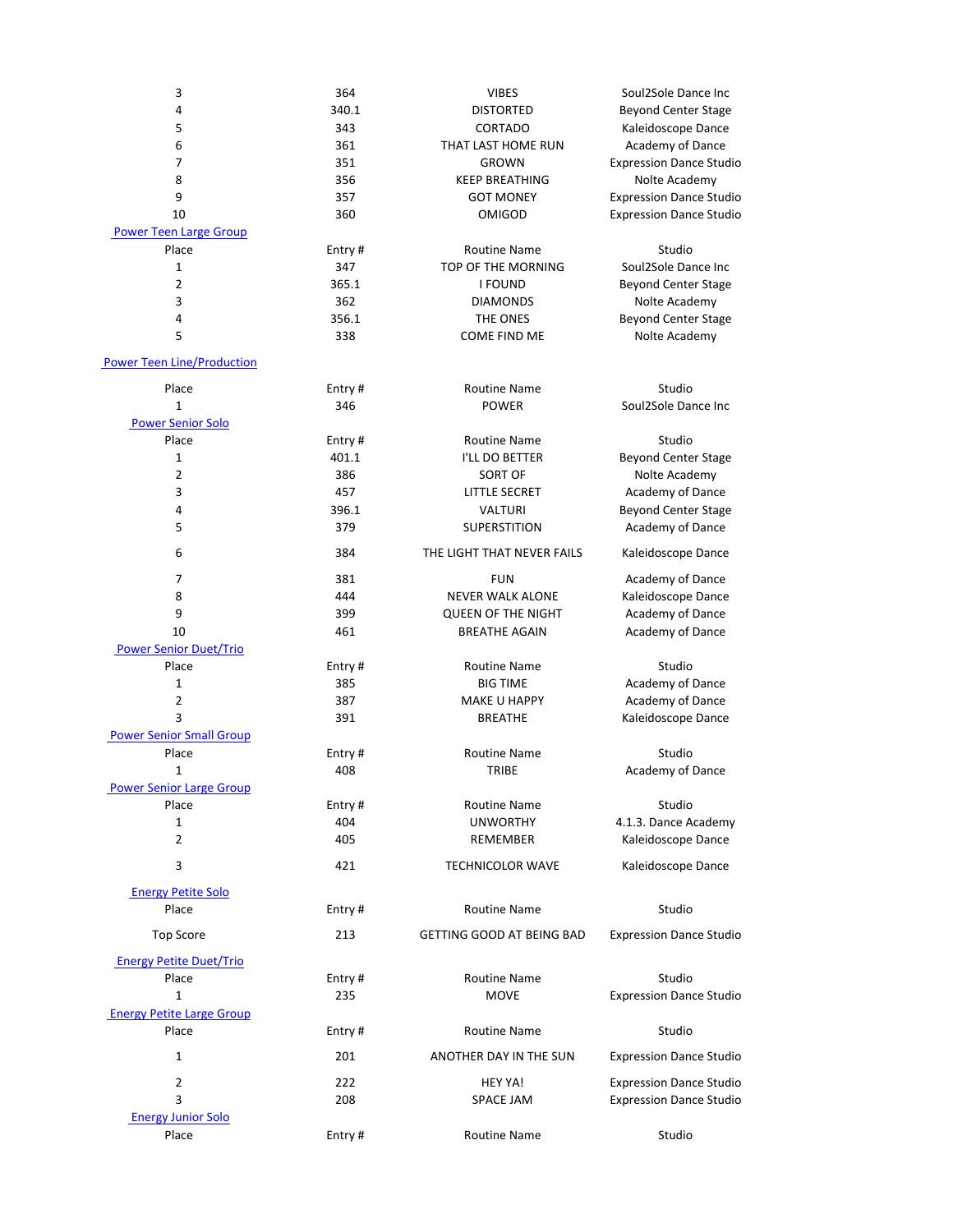| $\mathbf 1$                      | 575    | <b>GRATITUDE</b>           | The Academy of Dance Arts       |
|----------------------------------|--------|----------------------------|---------------------------------|
| $\overline{2}$                   | 574    | DREAMS MAY COME            | <b>Extensions Dance Company</b> |
| $\mathsf 3$                      | 560    | <b>FAIRY DOLL</b>          | Nolte Academy                   |
| 4                                | 567    | <b>IMAGINE</b>             | The Academy of Dance Arts       |
| 5                                | 559    | LA FILLE MAL GARDEE        | Nolte Academy                   |
| 6                                | 570    | HERE COMES THE SUN         | Nolte Academy                   |
| 7                                | 577    | IT'S OH SO QUIET           | <b>Expression Dance Studio</b>  |
| 8                                | 576    | <b>WHATEVER LOLA WANTS</b> | Susan's School of Dance         |
| 9                                | 571    | <b>IN WAVES</b>            | <b>Extensions Dance Company</b> |
| 10                               | 561    | HONEYSUCKLE ROSE           | <b>Expression Dance Studio</b>  |
| <b>Energy Junior Duet/Trio</b>   |        |                            |                                 |
| Place                            | Entry# | <b>Routine Name</b>        | Studio                          |
| $\mathbf{1}$                     | 300    | <b>BLACK SHIPS</b>         | Nolte Academy                   |
| $\overline{2}$                   | 297    | <b>FADE</b>                | <b>Expression Dance Studio</b>  |
|                                  |        |                            |                                 |
| 3                                | 296    | WHEN I GROW UP             | <b>Expression Dance Studio</b>  |
| 4                                | 329    | ME AND THE DEVIL           | Susan's School of Dance         |
| 5                                | 303    | <b>COMING HOME</b>         | Nolte Academy                   |
| <b>Energy Junior Small Group</b> |        |                            |                                 |
| Place                            | Entry# | <b>Routine Name</b>        | Studio                          |
| $\mathbf{1}$                     | 311    | <b>BECOME A MOUNTAIN</b>   | <b>Extensions Dance Company</b> |
| $\overline{2}$                   | 319    | PULL APART THE DARKNESS    | <b>Extensions Dance Company</b> |
| 3                                | 305    | SIMPLE DELIGHTS            | <b>Extensions Dance Company</b> |
| 4                                | 304    | FAURé                      | The Academy of Dance Arts       |
| 5                                | 331    | <b>QUEEN B</b>             | <b>Expression Dance Studio</b>  |
| <b>Energy Junior Large Group</b> |        |                            |                                 |
| Place                            | Entry# | <b>Routine Name</b>        | Studio                          |
| $\mathbf{1}$                     | 310    | <b>LIMITLESS</b>           | The Academy of Dance Arts       |
|                                  |        |                            |                                 |
| $\overline{2}$                   | 316    | PROMISE OF TOMORROW        | The Academy of Dance Arts       |
| $\mathsf{3}$                     | 308    | <b>GET READY</b>           | <b>Expression Dance Studio</b>  |
| 4                                | 302    | LOYAL, BRAVE, TRUE         | <b>Expression Dance Studio</b>  |
| 5                                | 325    | SERVIN' IT UP              | <b>Expression Dance Studio</b>  |
| <b>Energy Teen Solo</b>          |        |                            |                                 |
| Place                            | Entry# | <b>Routine Name</b>        | Studio                          |
| $\mathbf{1}$                     | 38     | <b>DINAH</b>               | Nolte Academy                   |
| $\overline{2}$                   | 52     | <b>LIGHT</b>               | The Academy of Dance Arts       |
| 3                                | 69     | <b>DREAMISH</b>            | The Academy of Dance Arts       |
| 4                                | 47     | <b>FLY</b>                 | The Academy of Dance Arts       |
| 5                                | 70     | SWIM                       | <b>Extensions Dance Company</b> |
| 6                                | 74     | TIME'S UP                  | The Academy of Dance Arts       |
| 7                                | 51     | <b>HURT</b>                | Susan's School of Dance         |
| 8                                | 57     | UP AND OUT                 | <b>Extensions Dance Company</b> |
| 9                                | 40     | <b>WORRY</b>               | Nolte Academy                   |
| 10                               | 50     | ONCE UPON ANOTHER TIME     | Susan's School of Dance         |
|                                  |        |                            |                                 |
| 11                               | 79     | <b>CHASING PAVEMENTS</b>   | <b>Expression Dance Studio</b>  |
| 12                               | 48     | <b>WITH THESE HANDS</b>    | Susan's School of Dance         |
| 13                               | 36     | <b>GREM</b>                | <b>Extensions Dance Company</b> |
| 14                               | 56     | <b>LOST BOY</b>            | <b>Expression Dance Studio</b>  |
| 15                               | 39     | <b>LOSE CONTROL</b>        | <b>Expression Dance Studio</b>  |
| <b>Energy Teen Duet/Trio</b>     |        |                            |                                 |
| Place                            | Entry# | <b>Routine Name</b>        | Studio                          |
| $\mathbf{1}$                     | 490    | <b>HERE</b>                | The Academy of Dance Arts       |
| $\overline{2}$                   | 517    | FOR BETTER OR WORSE        | The Academy of Dance Arts       |
| 3                                | 503    | <b>FALSE CONFIDENCE</b>    | Nolte Academy                   |
| 4                                | 523    | <b>TO BEGIN</b>            | <b>Extensions Dance Company</b> |
| 5                                | 499    | <b>HOME</b>                | Susan's School of Dance         |
|                                  |        |                            |                                 |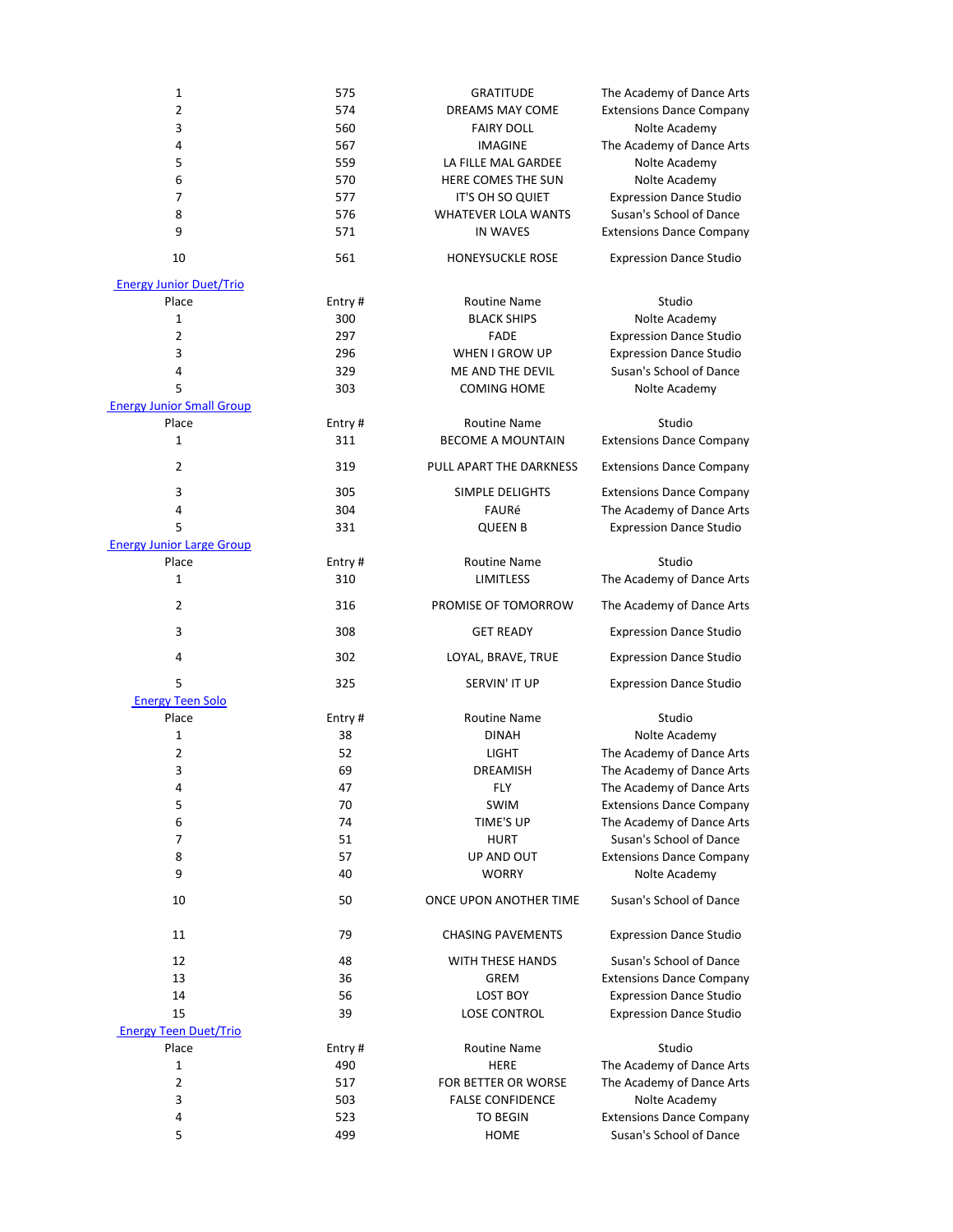| $\boldsymbol{6}$                   | 506    | BAD HOODOO                                         | <b>Extensions Dance Company</b> |
|------------------------------------|--------|----------------------------------------------------|---------------------------------|
| $\overline{7}$                     | 521    | OHSO YOU WANNA BATTLE<br>The Academy of Dance Arts |                                 |
| 8                                  | 519    | <b>CAME HERE FOR LOVE</b>                          | <b>Expression Dance Studio</b>  |
| 9                                  | 511    | <b>TWITCH</b>                                      | <b>Extensions Dance Company</b> |
| 10                                 | 508    | <b>INFINITE</b>                                    | <b>Extensions Dance Company</b> |
| <b>Energy Teen Small Group</b>     |        |                                                    |                                 |
| Place                              | Entry# | <b>Routine Name</b>                                | Studio                          |
| $\mathbf{1}$                       | 497    | THE BOTTOM OF                                      | <b>Extensions Dance Company</b> |
| $\overline{2}$                     | 496    | <b>CELLO SUITE NO. 4</b>                           | Nolte Academy                   |
| 3                                  | 470    | <b>CLUE</b>                                        | Susan's School of Dance         |
| 4                                  | 486    | <b>BROKEN</b>                                      | <b>Extensions Dance Company</b> |
| 5                                  | 475    | <b>SUMMER</b>                                      | Nolte Academy                   |
| 6                                  | 481    | <b>NOCTURNE</b>                                    | Nolte Academy                   |
|                                    |        |                                                    |                                 |
| 7                                  | 468    | YOU'VE BEEN FALLING                                | <b>Extensions Dance Company</b> |
|                                    |        |                                                    |                                 |
| 8                                  | 502    | <b>BANG DEM STICKS</b>                             | <b>Expression Dance Studio</b>  |
|                                    |        |                                                    |                                 |
| 9                                  | 480    | <b>TOUS LES MEMES</b>                              | <b>Extensions Dance Company</b> |
| 10                                 | 510    | <b>HANUMEN</b>                                     | The Academy of Dance Arts       |
| <b>Energy Teen Large Group</b>     |        |                                                    |                                 |
| Place                              | Entry# | <b>Routine Name</b>                                | Studio                          |
| 1                                  | 500    | <b>ABRAZO</b>                                      | The Academy of Dance Arts       |
| $\overline{2}$                     | 477    | COPPELIA PIZZACATO                                 | The Academy of Dance Arts       |
| 3                                  | 465    | <b>KAIROS</b>                                      | The Academy of Dance Arts       |
| 4                                  | 466    | OUTNUMBERED                                        | <b>Expression Dance Studio</b>  |
| 5                                  | 472    | <b>STRONGEST SUIT</b>                              | <b>Expression Dance Studio</b>  |
| 6                                  | 488    | <b>DEAD HEARTS</b>                                 | Susan's School of Dance         |
| 7                                  | 478    | <b>LOSE MY BREATH</b>                              | <b>Expression Dance Studio</b>  |
| 8                                  | 464    | <b>MARIE ANTOINETTE</b>                            | Susan's School of Dance         |
| 9                                  | 492    | <b>JUICE</b>                                       | <b>Expression Dance Studio</b>  |
| 10                                 | 489    | <b>COME TOGETHER</b>                               | The Academy of Dance Arts       |
| <b>Energy Teen Line/Production</b> |        |                                                    |                                 |
| Place                              | Entry# | <b>Routine Name</b>                                | Studio                          |
| 1                                  | 471    | WARNING                                            | The Academy of Dance Arts       |
| $\overline{2}$                     | 476    | AS THE WORLD CAVES IN                              | Susan's School of Dance         |
| <b>Energy Senior Solo</b>          |        |                                                    |                                 |
| Place                              | Entry# | <b>Routine Name</b>                                | Studio                          |
| 1                                  | 138    | <b>HEART OF GLASS</b>                              | 4.1.3. Dance Academy            |
| 2                                  | 157    | <b>DESTRUCTION</b>                                 | The Academy of Dance Arts       |
| 3                                  | 108    | <b>ETERNAL DEVOTION</b>                            | The Academy of Dance Arts       |
| 4                                  | 125    | <b>FALLING UP</b>                                  | Susan's School of Dance         |
| 5                                  | 139    | <b>WAITING</b>                                     | The Academy of Dance Arts       |
| 6                                  | 112    | THE SOLOIST                                        | Nolte Academy                   |
| 7                                  | 135    | LOVELY                                             | <b>Expression Dance Studio</b>  |
| 8                                  | 169    | <b>REALLY HAPPY</b>                                | <b>Extensions Dance Company</b> |
| 9                                  | 142    | <b>FALL FOR YOU</b>                                | <b>Expression Dance Studio</b>  |
| 10                                 | 129    | <b>FOOLISH HEART</b>                               | The Academy of Dance Arts       |
| 11                                 | 106    | HABLAS DE MI                                       | The Academy of Dance Arts       |
| 12                                 | 84     | <b>EVELYN</b>                                      | Nolte Academy                   |
| 13                                 | 120    | <b>BIG STAR</b>                                    | <b>Extensions Dance Company</b> |
| 14                                 | 122    | <b>MOMETUM</b>                                     | <b>Extensions Dance Company</b> |
| 15                                 | 140    | DREAMSCAPE                                         | <b>Extensions Dance Company</b> |
| <b>Energy Senior Duet/Trio</b>     |        |                                                    |                                 |
| Place                              | Entry# | <b>Routine Name</b>                                | Studio                          |
| 1                                  | 195    | MORE LOVE                                          | The Academy of Dance Arts       |
| 2                                  | 194    | OF EDEN                                            | <b>Extensions Dance Company</b> |
| 3                                  | 182    | <b>DIAMONDS ARE FOREVER</b>                        | The Academy of Dance Arts       |
| 4                                  | 197    | WE'LL BE FINE                                      | <b>Extensions Dance Company</b> |
| 5                                  | 198    | <b>DERNIERE DANSE</b>                              | Susan's School of Dance         |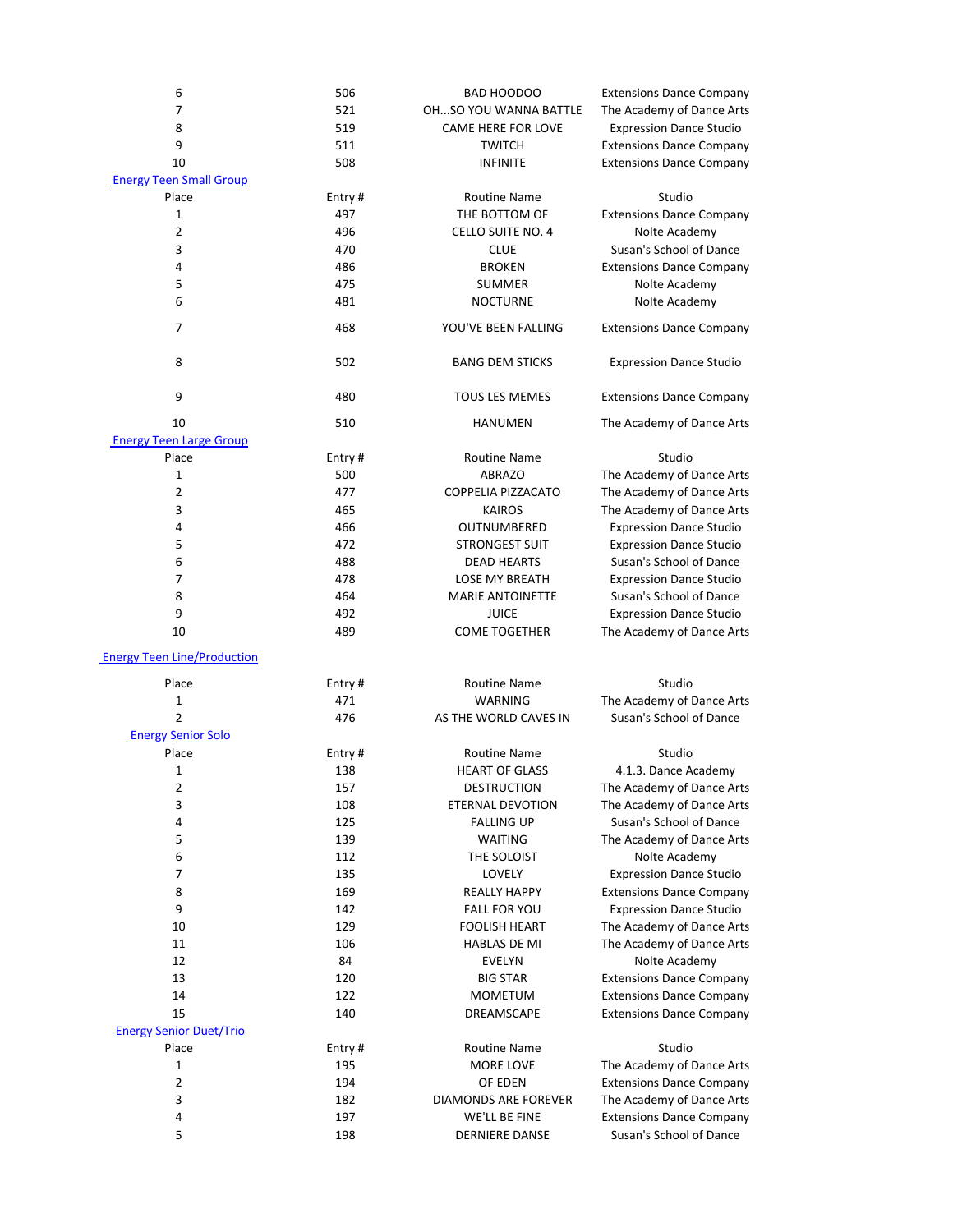| 6                                                                             | 189    | <b>STANDING STILL</b>            | The Academy of Dance Arts       |
|-------------------------------------------------------------------------------|--------|----------------------------------|---------------------------------|
| 7                                                                             | 188    | <b>RETICENCE</b>                 | <b>Extensions Dance Company</b> |
| 8                                                                             | 200    | <b>I FOUND</b>                   | 4.1.3. Dance Academy            |
| 9                                                                             | 199    | <b>SORRY</b>                     | The Academy of Dance Arts       |
| 10                                                                            | 180    | <b>SOFT DARK NOTHING</b>         | Susan's School of Dance         |
| <b>Energy Senior Small Group</b>                                              |        |                                  |                                 |
| Place                                                                         | Entry# | <b>Routine Name</b>              | Studio                          |
| 1                                                                             | 378    | SALT                             | Nolte Academy                   |
| 2                                                                             | 458    | 500 MILES                        | Nolte Academy                   |
| 3                                                                             | 456    | <b>ONYX</b>                      | Nolte Academy                   |
| 4                                                                             | 388    | <b>LITTLE BIRD</b>               | <b>Expression Dance Studio</b>  |
| 5                                                                             | 453    | CONFLUENCE                       | Nolte Academy                   |
| 6                                                                             | 442    | THE FINAL SHOW                   | The Academy of Dance Arts       |
| 7                                                                             | 452    | <b>HOW WILL I KNOW</b>           | The Academy of Dance Arts       |
|                                                                               |        |                                  |                                 |
| 8                                                                             | 430    | <b>BOOMCAK</b>                   | <b>Extensions Dance Company</b> |
| 9                                                                             | 435    | <b>PIANO MAN</b>                 | <b>Expression Dance Studio</b>  |
| 10                                                                            | 434    | <b>RITUAL</b>                    | The Academy of Dance Arts       |
| <b>Energy Senior Large Group</b>                                              |        |                                  |                                 |
| Place                                                                         | Entry# | <b>Routine Name</b>              | Studio                          |
| 1                                                                             | 400    | <b>REMAINS</b>                   | The Academy of Dance Arts       |
| 2                                                                             | 390    | FOUNDATION OF ALL DANCE          | Nolte Academy                   |
| 3                                                                             | 407    | <b>ACCEPTANCE</b>                | The Academy of Dance Arts       |
| 4                                                                             | 416    | THE NEGOTIATION                  | The Academy of Dance Arts       |
| 5                                                                             | 428    | MOVE ON!                         | The Academy of Dance Arts       |
| 6                                                                             | 402    | <b>GOODNIGHT SWEETHEART</b>      | <b>Extensions Dance Company</b> |
| 7                                                                             | 403    | <b>STRANGE LOVE</b>              | <b>Expression Dance Studio</b>  |
| 8                                                                             | 429    | POTENTIAL ENERGY                 | <b>Expression Dance Studio</b>  |
| 9                                                                             | 424    | <b>MUSIC</b>                     | Nolte Academy                   |
| 10                                                                            | 398    | <b>GIRLS JUST WANNA HAVE FUN</b> | Susan's School of Dance         |
| <b>Energy Senior Line/Production</b>                                          |        |                                  |                                 |
| Place                                                                         | Entry# | <b>Routine Name</b>              | Studio                          |
| $\mathbf{1}$                                                                  | 396    | SEND ME ON MY WAY                | Nolte Academy                   |
| <b>Industry Dance Awards Best Jazz</b>                                        |        |                                  |                                 |
| Place                                                                         | Entry# | <b>Routine Name</b>              | Studio                          |
| $\mathbf{1}$                                                                  | 407    | <b>ACCEPTANCE</b>                | The Academy of Dance Arts       |
| <b>Industry Dance Awards Best</b>                                             |        |                                  |                                 |
| Lyrical/Modern/Contemporary                                                   |        |                                  |                                 |
| Place                                                                         | Entry# | <b>Routine Name</b>              | Studio                          |
| 1                                                                             | 400    | <b>REMAINS</b>                   | The Academy of Dance Arts       |
|                                                                               |        |                                  |                                 |
| <b>Industry Dance Awards Best</b><br><b>Musical Theater/Novelty/Character</b> |        |                                  |                                 |
| Place                                                                         | Entry# | <b>Routine Name</b>              | Studio                          |
| 1                                                                             | 428    | MOVE ON!                         | The Academy of Dance Arts       |
| <b>Industry Dance Awards Best Hip</b>                                         |        |                                  |                                 |
| Hop                                                                           |        |                                  |                                 |
| Place                                                                         | Entry# | <b>Routine Name</b>              | Studio                          |
| $\mathbf{1}$                                                                  | 429    | POTENTIAL ENERGY                 | <b>Expression Dance Studio</b>  |
| <b>Industry Dance Awards Best</b>                                             |        |                                  |                                 |
| Open/Acro/Ballet                                                              |        |                                  |                                 |
| Place                                                                         | Entry# | <b>Routine Name</b>              | Studio                          |
| 1                                                                             | 500    | <b>ABRAZO</b>                    | The Academy of Dance Arts       |
|                                                                               |        |                                  |                                 |
| <b>Industry Dance Awards Best Tap</b>                                         |        |                                  |                                 |